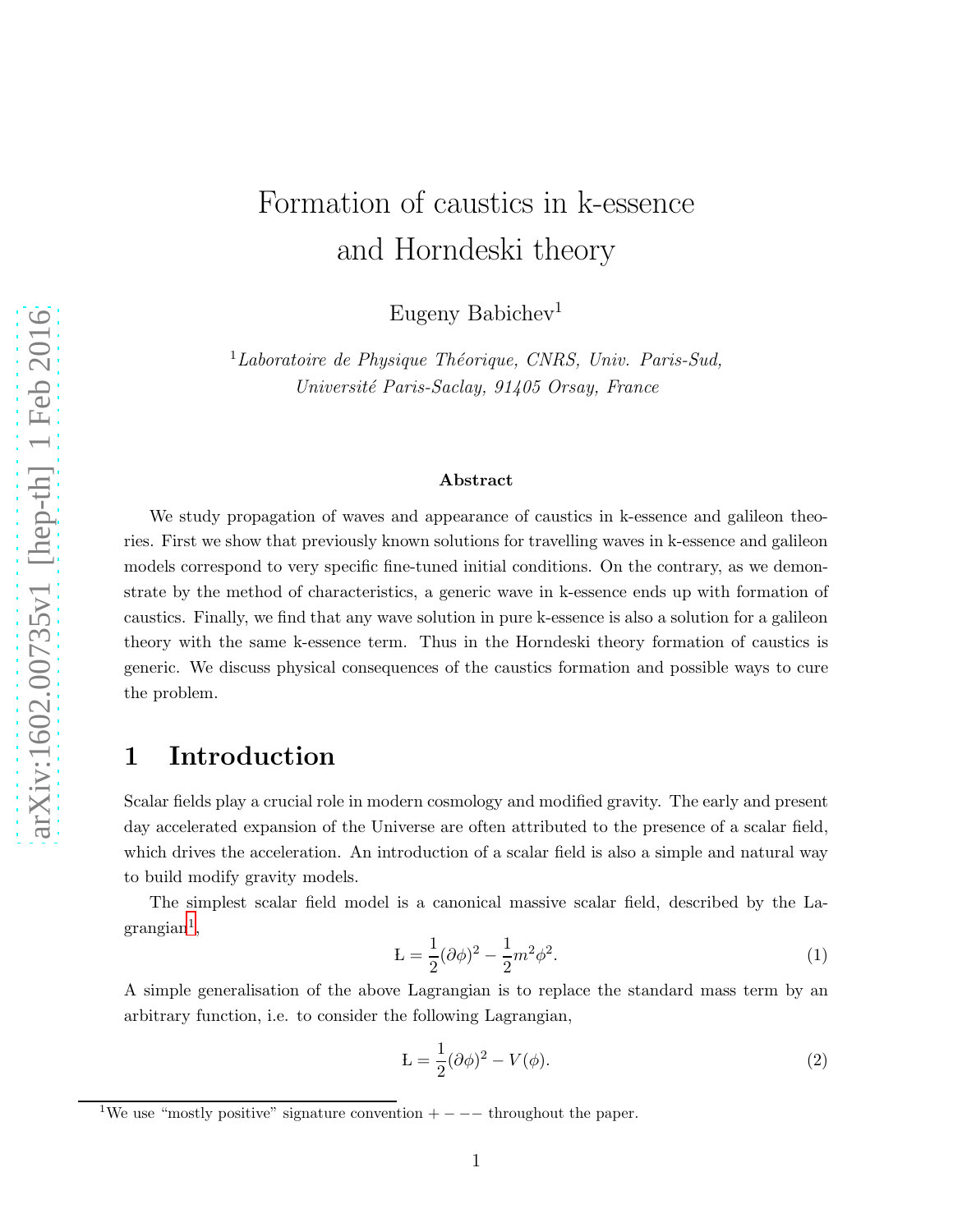This type of Lagrangian has been popular in the literature for some time by the name quintessence as a model to explain Dark energy. In order to provide late-time acceleration, the potential needs to have a specific (non-standard) dependence on the scalar field.

A further generalization of the scalar field Lagrangian leads to so-called k-essence models, whose Lagrangian is an arbitrary function of the standard kinetic term  $X \equiv \frac{1}{2}$  $\frac{1}{2}(\partial_{\mu}\phi\partial^{\mu}\phi)$  and the field itself,

<span id="page-1-2"></span>
$$
L = L(X, \phi) \tag{3}
$$

In the cosmological context this type of Lagrangian has been suggested in [\[1\]](#page-13-0) as an inflation model and in [\[2\]](#page-13-1) as a Dark energy model. The k-essence Lagrangian leads to second-order quasilinear equation of motion and no dangerous Ostrogradski ghost is present in the theory, usually associated with higher-order time derivatives.

The k-essence model is not the most general scalar field Lagrangian, leading to the second order derivative equation of motion. In fact the most general Lagrangian, yielding second-order equations of motion (both in metric and the scalar field) are found by Horndeski in [\[3\]](#page-13-2) and then rediscovered later in other works [\[4,](#page-14-0) [5,](#page-14-1) [6\]](#page-14-2). The Horndeski Lagrangian contains, apart from the first derivatives, also the second derivatives of the scalar field, i.e. it has a form

$$
\mathcal{L} = H(\phi, X, \nabla \nabla \phi),\tag{4}
$$

where the precise expression for  $H$  is given later in the paper<sup>[2](#page-1-0)</sup>.

The k-essence model, and more generically — the Horndeski theory, has a peculiar property: the speed of propagation of the scalar field perturbations does not coincide with the speed of gravity. The reason is the non-linearity of the equations of motion. Indeed, for the canonical [\(1\)](#page-0-1) or the quintessence model [\(2\)](#page-0-2), the speed of propagation of perturbations coincides with the speed of gravity, because the equations of motion are linear. On the contrary, for the k-essence or the galileon, the kinetic matrix for perturbations depends on the background solution, and therefore in general the speed of propagation is not equal to 1. It should be noted that both sub- and super-liminal propagation of perturbations may exist, depending on the model and the background solution. As it was argued in [\[13,](#page-14-3) [14\]](#page-14-4), this does not necessarily lead to the acausality problem in k-essence. Similar arguments can be given for the galileon model [\[15\]](#page-14-5).

In [\[14\]](#page-14-4) it was noted that for any non-linear pure k-essence model,  $L = L(X)$ , there are always two separate plane wave solutions,

<span id="page-1-1"></span>
$$
\phi = f_1(t+x), \quad \phi = f_2(t-x), \tag{5}
$$

with  $f_1$  and  $f_2$  being arbitrary. This result has been obtained under the assumption that the metric is Minkowski and non-dynamical. Note that each of these solutions is also a solution for

<span id="page-1-0"></span><sup>2</sup> Note that although usually higher-order equations of motion mean the presence of the Ostrogradski ghost, as happens for example for a theory  $L \sim (\Box \phi)^2$ , see [\[7\]](#page-14-6) for cosmological applications, there are theories beyond Horndeski, which do contain higher-order derivatives in the equations of motion, but nevertheless do not contain extra degrees of freedom [\[8,](#page-14-7) [9,](#page-14-8) [10,](#page-14-9) [11,](#page-14-10) [12\]](#page-14-11).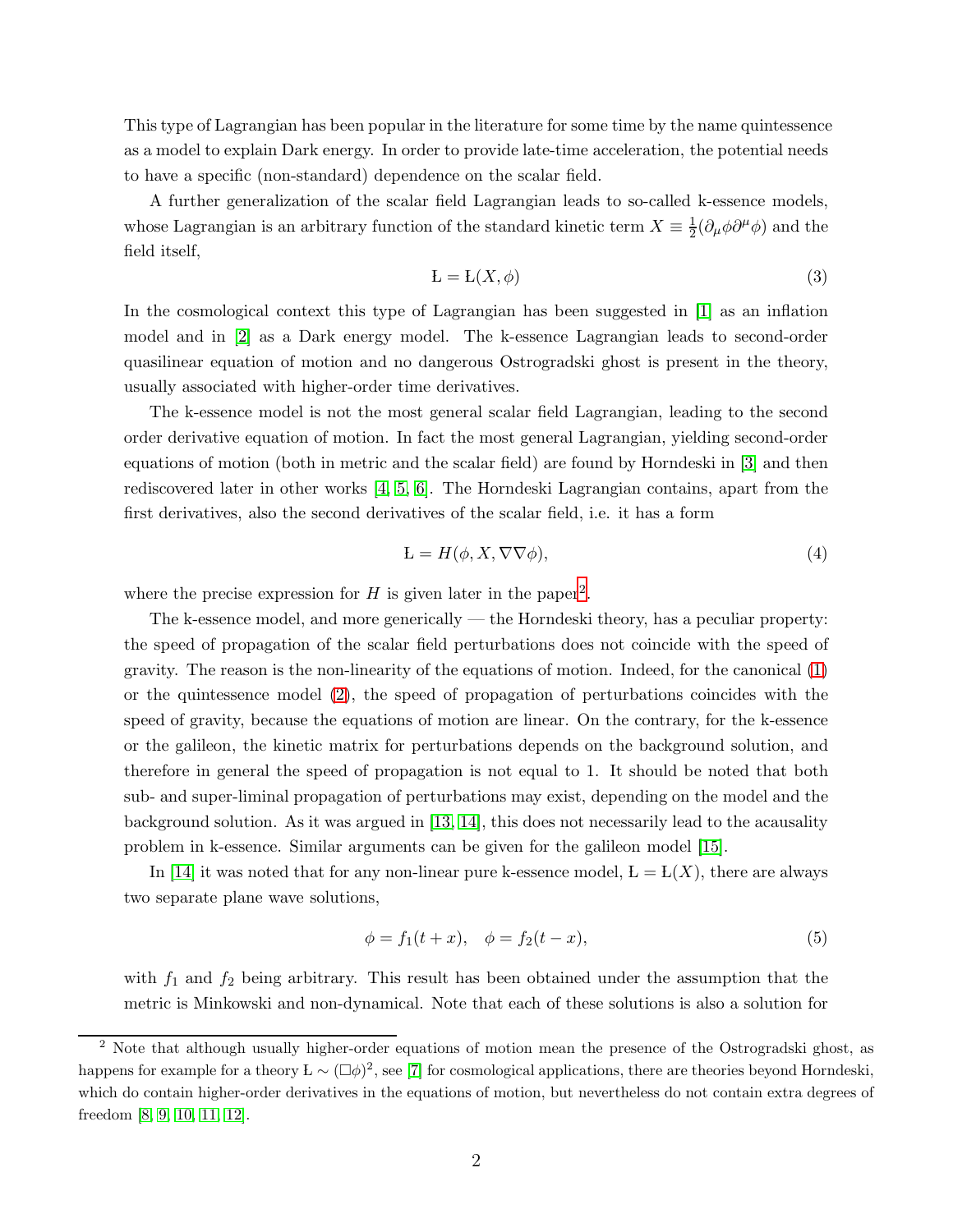the canonical scalar field  $L = \frac{1}{2} (\partial \phi)^2$ , and moreover, the general solution in 1 + 1 dimensions for the canonical scalar field is the sum of  $f_1$  and  $f_2$ . Due to the non-linearity,  $f_1 + f_2$  is not a solution for k-essence in general.

A similar result holds also for the galileon field, as it has been shown in [\[16,](#page-14-12) [17\]](#page-14-13): a subclass of the galileon model supports travelling waves (on fixed Minkowski spacetime), i.e. solutions of the form [\(5\)](#page-1-1). This result has been later generalised to the case of the most general Horndeski theory with a dynamical metric [\[18\]](#page-14-14).

In this paper we study in detail propagation of waves in the the shift-symmetric k-essence and galileon models in  $1+1$  dimension spacetime. We first show that in the case of the kessence theory [\(3\)](#page-1-2), the travelling wave, Eq. [\(5\)](#page-1-1), is not a generic solution and it corresponds to very particular initial conditions. On the contrary, as we demonstrate by using the method of characteristics, a generic wave solution in k-essence does not keep its form when propagating and eventually leads to the formation of caustics<sup>[3](#page-2-0)</sup>. Finally, any wave solution for the pure kessence model  $L = K(X)$  in 1+1 dimensional spacetime is also a solution for the shift-symmetric galileon model  $L = K(X) + H(X, \nabla \nabla \phi)$ , where  $H(X, \nabla \nabla \phi)$  is the most general shift-symmetric Galileon Lagrangian containing second derivatives<sup>[4](#page-2-1)</sup>. We discuss the obtained results and outline open issues.

### 2 Dynamics in two dimensions and characteristics

A general action for a shift-symmetric scalar field k-essence reads,

<span id="page-2-2"></span>
$$
S_K = \int d^4x \sqrt{-g} \mathcal{L}(X),\tag{6}
$$

where  $X \equiv \frac{1}{2}$  $\frac{1}{2}(\partial_{\mu}\varphi\partial^{\mu}\varphi)$  is the canonical kinetic term of a scalar field. Eq. [\(6\)](#page-2-2) is invariant under the transformation  $\varphi \to \varphi + \text{const}$ , hence the name "shift-symmetric". The simplest example of the above k-essence action is the standard massless scalar field with  $L(X) = X$ . In addition, through the main part of the paper we assume that the metric is flat and non-dynamical, therefore the only dynamical variable in the theory is the scalar field. In this case the equations of motion for the scalar field is linear, while for a generic  $L(X)$  the equations of motion is nonlinear. Variation of [\(6\)](#page-2-2) with respect to  $\varphi$  gives equation of motion (see e.g. Ref. [\[14\]](#page-14-4)),

<span id="page-2-3"></span>
$$
\left(\mathcal{L}_X g^{\mu\nu} + \mathcal{L}_{XX} \nabla^{\mu} \varphi \nabla^{\nu} \varphi \right) \nabla_{\mu} \nabla_{\nu} \varphi = 0, \tag{7}
$$

where the subscript denotes the corresponding derivative, i.e.  $L_X \equiv dL/dX$ ,  $L_{XX} \equiv d^2L/(dX)^2$ .

<span id="page-2-0"></span><sup>&</sup>lt;sup>3</sup>In [\[19\]](#page-14-15) it was shown that caustics are formed in a specific non-canonical scalar field model, the Born-Infeld field theory, due to the fact that there is a regime for which the Born-Infeld scalar field behaves as dust, see also [\[20\]](#page-14-16). Here, however, we show that the caustics is a generic feature for all k-essence models, independently of whether they behave as dust in some regime or not.

<span id="page-2-1"></span><sup>&</sup>lt;sup>4</sup> With this requirement we exclude the k-essence term from  $H(X, \nabla \nabla \phi)$ , but allow all other shift-symmetric galileon terms. So that in the Lagrangian the k-essence term is presented solely by  $K(X)$ .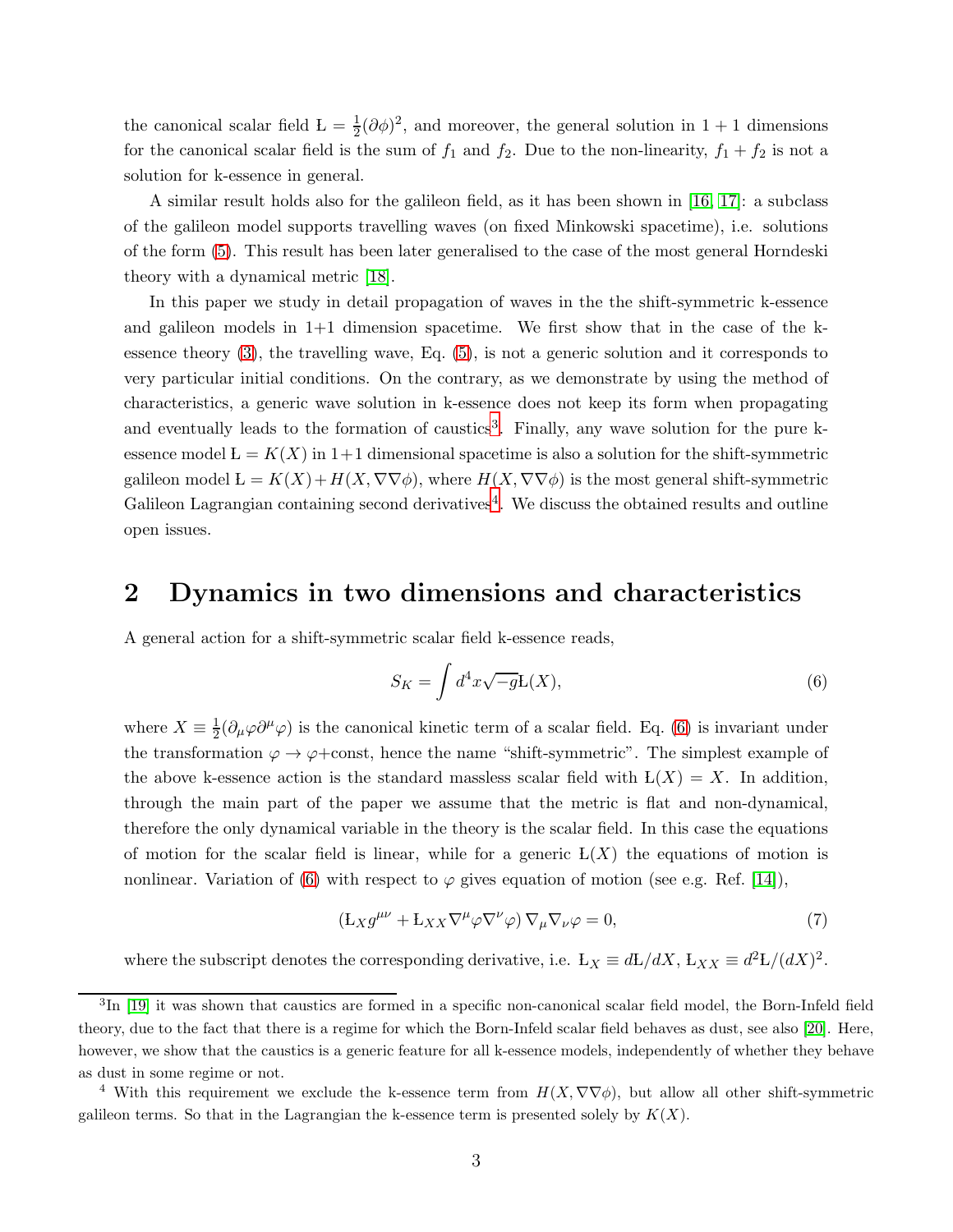To simplify the study, we restrict ourselves to the case of two-dimensional motion, i.e.  $\varphi$ is a function of the time coordinate t and one spatial coordinate x. Taking into account that the equation of motion [\(7\)](#page-2-3) does not depend on  $\varphi$  explicitly, it will be convenient to define the following variables,

<span id="page-3-0"></span>
$$
\tau = \dot{\phi}, \quad \chi = \phi', \tag{8}
$$

where dot denotes derivative with respect to time and prime is the derivative with respect to  $x$ . The consistency  $\frac{d}{dt}(\frac{d}{dx}\phi) = \frac{d}{dx}(\frac{d}{dt}\phi)$  requires the following relation to be hold,

<span id="page-3-1"></span>
$$
\tau' = \dot{\chi}.\tag{9}
$$

In terms of the new variables [\(8\)](#page-3-0) the kinetic term reads,  $X = \frac{1}{2}$  $\frac{1}{2}(\tau^2 - \chi^2)$ . Using [\(8\)](#page-3-0) and [\(9\)](#page-3-1), Eq. [\(7\)](#page-2-3) can be rewritten in the following form,

<span id="page-3-2"></span>
$$
A\dot{\tau} + 2B\tau' + C\chi' = 0,\tag{10}
$$

where we defined,

<span id="page-3-7"></span>
$$
A = \mathbf{L}_X + \tau^2 \mathbf{L}_{XX}, \quad B = -\tau \chi \mathbf{L}_{XX}, \quad C = -\mathbf{L}_X + \chi^2 \mathbf{L}_{XX}.
$$
 (11)

It is easy to see that in the case of the canonical scalar field,  $L = X$ , the above equation takes the form  $\dot{\tau} - \chi' = 0$ , which by substitution of [\(8\)](#page-3-0) assumes the form of the wave equation  $\ddot{\varphi} - \varphi'' = 0$ . In general, however, the coefficients  $A, B, C$  are functions of  $\tau$  and  $\chi$ .

We will study  $(10)$  by the method of characteristics<sup>[5](#page-3-3)</sup>. First, let us consider an arbitrary smooth curve in the  $(x, t)$  plane, with a parameter  $\sigma$  along the curve. The derivatives of the coordinates t and x along the curve we denoted by  $t_{\sigma} \equiv dt/d\sigma$  and  $x_{\sigma} \equiv dx/d\sigma$ . Then we can easily compute the derivatives of  $\tau$  and  $\chi$  along the curve  $\sigma$  in terms of  $x_{\sigma}$  and  $t_{\sigma}$ ,

$$
\tau_{\sigma} = \dot{\tau}t_{\sigma} + \tau'x_{\sigma}, \chi_{\sigma} = \dot{\chi}t_{\sigma} + \chi'x_{\sigma}.
$$
\n(12)

<span id="page-3-4"></span>Using [\(12\)](#page-3-4) (and assuming non-zero  $t_{\sigma}$  and  $x_{\sigma}$  along the curve  $\sigma$ ) Eq. [\(10\)](#page-3-2) can be rewritten as follows,

<span id="page-3-5"></span>
$$
\frac{A}{t_{\sigma}}\tau_{\sigma} + \frac{C}{x_{\sigma}}\chi_{\sigma} - \frac{\tau'}{\xi} \left( A\xi^2 - 2B\xi + C \right) = 0, \tag{13}
$$

where we introduced the derivative along the curve  $\xi \equiv (dx/dt)_{\sigma} = x_{\sigma}/t_{\sigma}$ . Now, if the expression in the parentheses vanishes,

<span id="page-3-6"></span>
$$
A\xi^2 - 2B\xi + C = 0,\t(14)
$$

then Eq. [\(13\)](#page-3-5) becomes an ordinary (in general nonlinear) differential equation,

$$
(\xi A)d\tau + Cd\chi = 0,
$$

<span id="page-3-3"></span><sup>&</sup>lt;sup>5</sup>In this section we mostly follow the mathematical literature on quasilinear differential equations, see e.g. [\[21\]](#page-14-17) and [\[22\]](#page-14-18).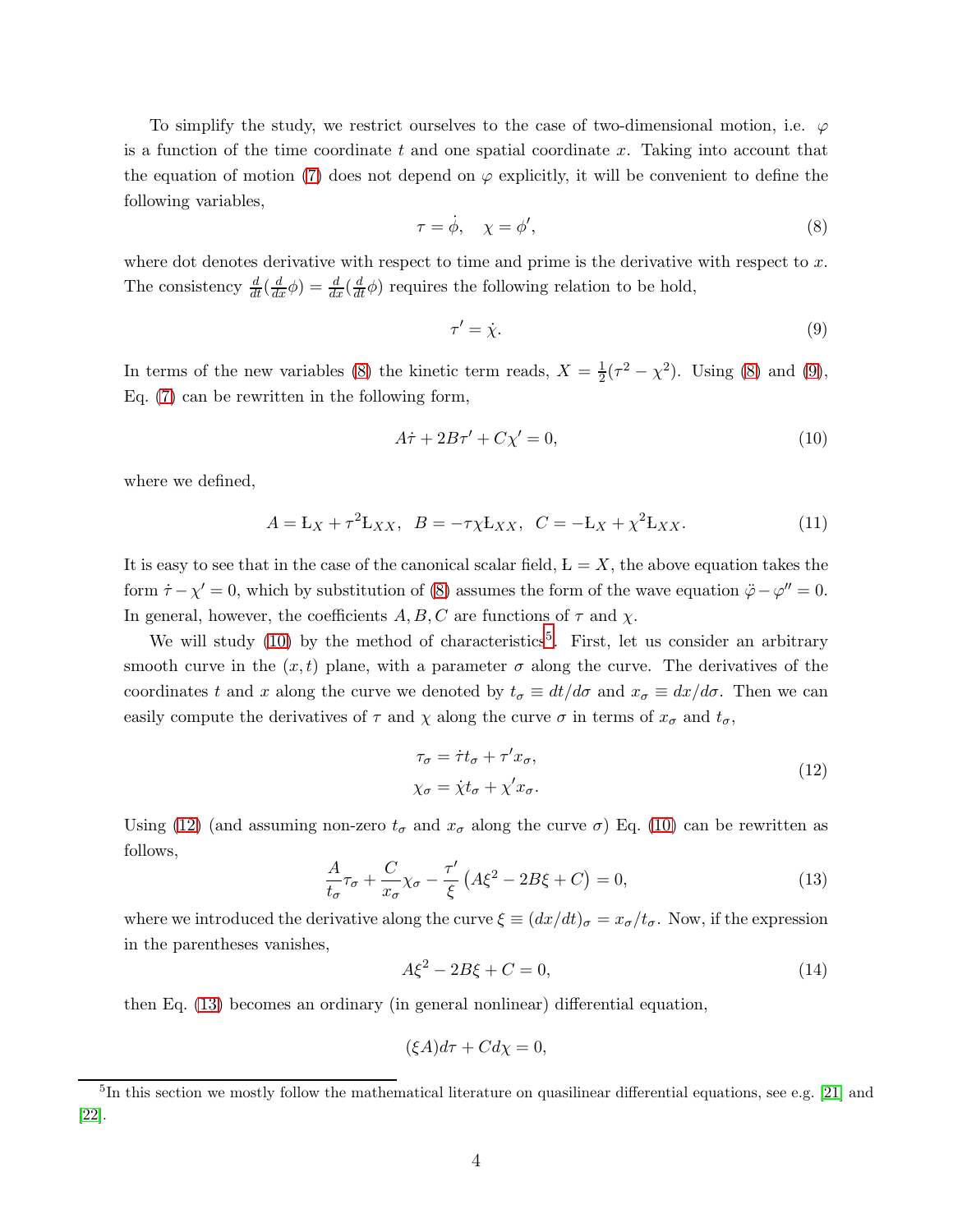which holds along the curve  $\sigma$ . Eq. [\(14\)](#page-3-6) is called the characteristic equation, and the solutions of the characteristic equations  $\xi$  are the characteristics. Physically, the characteristic curve describes the propagation of a signal, made of small perturbations, on top of a particular solution. Note that the signal speed does not coincide in general neither with the group velocity nor phase velocity, since the characteristic curve corresponds to the high-frequency limit  $\omega \to \infty$ . See a relevant discussion, e.g. in [\[14\]](#page-14-4). Provided that

$$
B^2 - AC > 0,
$$

which, by use of  $(11)$  reads,

<span id="page-4-0"></span>
$$
L_X^2 + 2X L_X L_{XX} > 0 \tag{15}
$$

the characteristic equation [\(14\)](#page-3-6) has two real roots  $\xi = \xi_{\pm}$ , giving two families of characteristics,

<span id="page-4-3"></span>
$$
\xi_{\pm} = \frac{-\tau \chi L_{XX} \pm \sqrt{L_X^2 + 2XL_XL_{XX}}}{L_X + \tau^2 L_{XX}}.
$$
\n(16)

Notice that the condition [\(15\)](#page-4-0) coincides with the hyperbolicity condition for the k-essence field, see e.g. Ref. [\[14\]](#page-14-4). When the expression in the square root is positive, i.e. the characteristic equation has two real roots, the equation is hyperbolic, while two complex roots correspond to an elliptic equation.

Thus, provided that the hyperbolicity condition [\(15\)](#page-4-0) is satisfied, the partial differential equation [\(10\)](#page-3-2) is now rewritten as a system of four ODEs on t,  $x, \tau$  and  $\chi$  as functions of two independent variables  $\sigma_+$  and  $\sigma_-,$ 

<span id="page-4-1"></span>
$$
\frac{dx}{d\sigma_+} = \xi_+ \frac{dt}{d\sigma_+}, \quad \frac{dx}{d\sigma_-} = \xi_- \frac{dt}{d\sigma_-},\tag{17}
$$

$$
(\xi + A) \frac{d\tau}{d\sigma_+} + C \frac{d\chi}{d\sigma_+} = 0, \quad (\xi - A) \frac{d\tau}{d\sigma_-} + C \frac{d\chi}{d\sigma_-} = 0,\tag{18}
$$

where  $\sigma_+$  and  $\sigma_-$  are parameters along the characteristics  $\xi_+$  and  $\xi_-$  correspondingly, Eq. [\(17\)](#page-4-1) is simply the definition of characteristics, and Eq. [\(18\)](#page-4-1) is [\(13\)](#page-3-5) with [\(14\)](#page-3-6) taken into account. It is still a complicated problem to analyse the system [\(17\)](#page-4-1) and [\(18\)](#page-4-1), but luckily, in our case of a shift-symmetric k-essence field, the problem is simplified. Indeed, note that the equations on  $\tau$ and  $\chi$ , i.e. Eq. [\(18\)](#page-4-1), decouple from the other two equations, Eq. [\(17\)](#page-4-1), since t and x do not enter Eq. [\(18\)](#page-4-1) explicitly. Such set of equations is called reducible system [\[21\]](#page-14-17).

Let us therefore focus on [\(18\)](#page-4-1) for the moment. By substituting the solution of  $\xi = \xi_{\pm}$  from  $(14)$  and definitions of A and C into Eq.  $(18)$ , we obtain,

<span id="page-4-2"></span>
$$
\left(\frac{d\tau}{d\chi}\right)_{\pm} = -\xi_{\mp}.\tag{19}
$$

As one can see from [\(19\)](#page-4-2), the characteristics  $\Gamma_{\pm} \equiv (d\tau/d\chi)_{\pm}$  in the  $(\tau, \chi)$  plane are connected to the characteristics  $\xi_{\pm}$  in the  $(t, x)$  plane in a particularly simple way,  $\Gamma_{+} = -\xi_{-}$  and  $\Gamma_{-} = -\xi_{+}$ . It is worth to note that in the canonical case,  $\mathcal{L} = X$ , the characteristics are the straight lines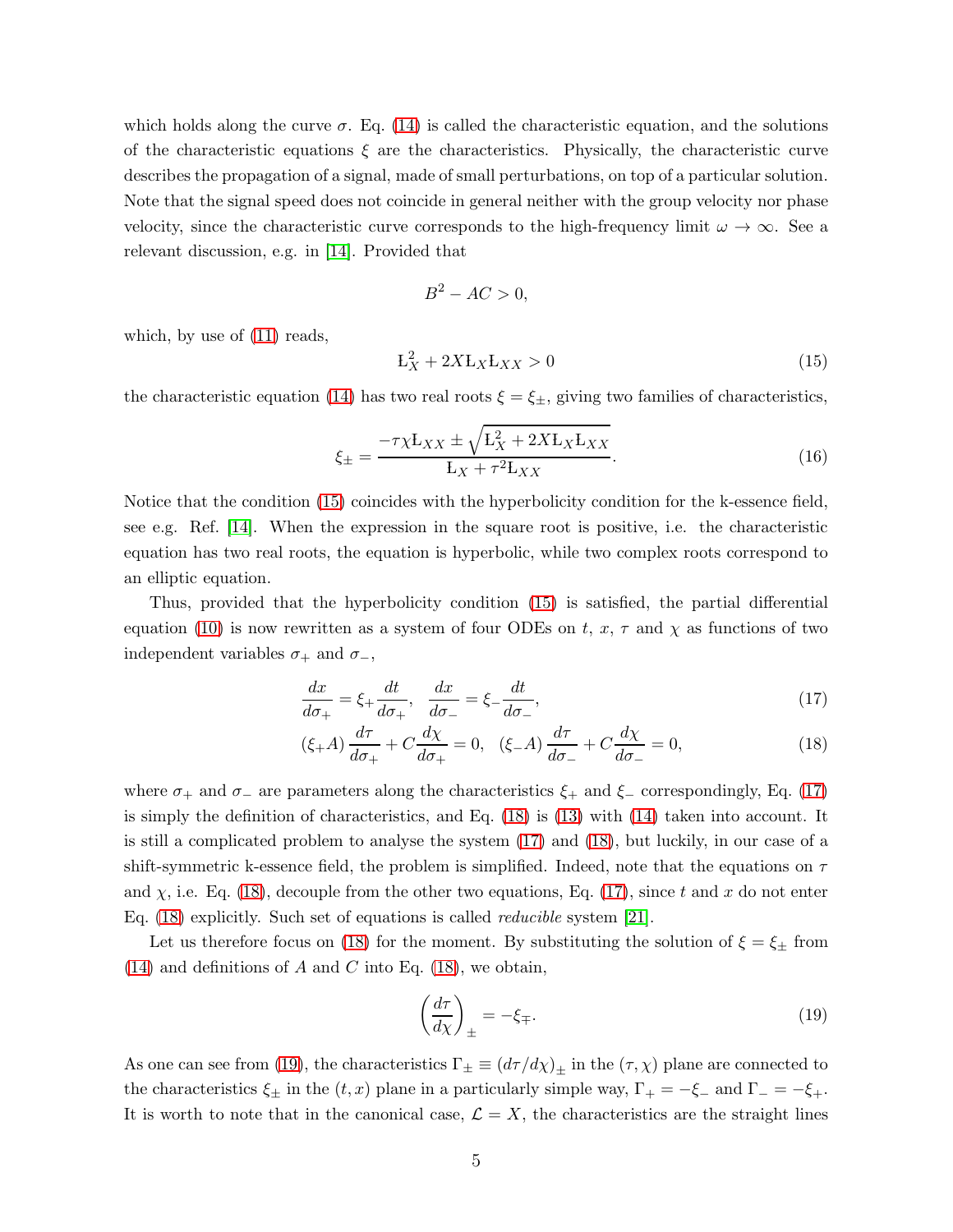$\xi_{\pm}^{\text{can}} = \pm 1$ , independently on the value of  $\chi$  and  $\tau$ , since the equation of motion is linear. On the contrary, in the non-canonical case, the characteristics depend on the solution. At this point it is convenient to introduce the following quantity,

<span id="page-5-0"></span>
$$
c_s^2 = \left(1 + 2X \frac{\mathcal{L}_{XX}}{\mathcal{L}_X}\right)^{-1}.\tag{20}
$$

Using [\(20\)](#page-5-0), Eq. [\(16\)](#page-4-3) can be simplified to,

<span id="page-5-1"></span>
$$
\xi_{+} = \frac{\tau c_s - \chi}{\tau - \chi c_s}, \ \xi_{-} = -\frac{\tau c_s + \chi}{\tau + \chi c_s}.
$$
 (21)

The quantity  $c_s$  has the meaning of the speed of propagation of small perturbations with respect to the background solution with timelike  $\partial_\mu \phi$ . Indeed, from [\(21\)](#page-5-1), for a background solution  $\chi = 0, \tau \neq 0$  (which, for example, corresponds to a homogeneous cosmological solution), we get  $\xi_{\pm} = \pm c_s$ . Similarly, for static solutions,  $\chi \neq 0$ ,  $\tau = 0$ , we obtain from [\(21\)](#page-5-1)  $\xi_{\pm} = \pm 1/c_s$ . In particular, for the linear theory,  $L(X) = X$ , the sound speed is constant,  $c_s = 1$ , as it can be seen from [\(20\)](#page-5-0). It is also convenient to introduce the "velocity" of the k-essence as follows,

<span id="page-5-2"></span>
$$
v = -\frac{\chi}{\tau}.\tag{22}
$$

The minus sign in [\(22\)](#page-5-2) is due to the difference of the co- and contravariant components of a vector. With the notations [\(22\)](#page-5-2), Eq. [\(21\)](#page-5-1) becomes simply the standard expressions for relativistic addition of velocities. Using [\(22\)](#page-5-2), the characteristic equations [\(21\)](#page-5-1) can be integrated along each of the characteristics,

<span id="page-5-4"></span>
$$
h(X) + \ln\left(\frac{1+v}{1-v}\right) = C_1(\sigma_-), \ \ h(X) - \ln\left(\frac{1+v}{1-v}\right) = C_2(\sigma_+),\tag{23}
$$

where,

<span id="page-5-3"></span>
$$
h(X) = \int \frac{dX}{c_s X}.\tag{24}
$$

In the canonical case, Eq. [\(24\)](#page-5-3) can be easily integrated, and substituting the result in Eq. [\(23\)](#page-5-4), we obtain,

$$
\tau - \chi = \tilde{C}_1(\sigma_-), \quad \tau + \chi = \tilde{C}_2(\sigma_+), \tag{25}
$$

from which, with the identifications  $\sigma_{\pm} = t \pm x$ , the standard result of the linear theory follows,

$$
\phi(t, x) = \phi_1(t - x) + \phi_2(t + x).
$$
\n(26)

The characteristics for any solution are straight lines both in the real space time and the  $(\tau, \chi)$ plane, as it immediately follows from [\(21\)](#page-5-1),  $\Gamma_{\pm} = \mp 1$ . The characteristic curves are not straight lines in a generic k-essence. In particular, Fig. [1](#page-6-0) shows the characteristics for  $L(X) = X + \frac{1}{2}X^2$ (left plot) and  $L(X) = X - \frac{1}{2}X^2$  (right plot) models. The model  $L(X) = X + \frac{1}{2}X^2$  corresponds to subluminal propagation of signals, as it can be inferred from [\(20\)](#page-5-0) or [\(21\)](#page-5-1). The grey regions in Fig. [1](#page-6-0) correspond to the values of  $(\tau, \chi)$ , where the equation of motion is not hyperbolic, for both models. In the blue region of the left panel of Fig. [1](#page-6-0) (the model  $L(X) = X + \frac{1}{2}X^2$ ) the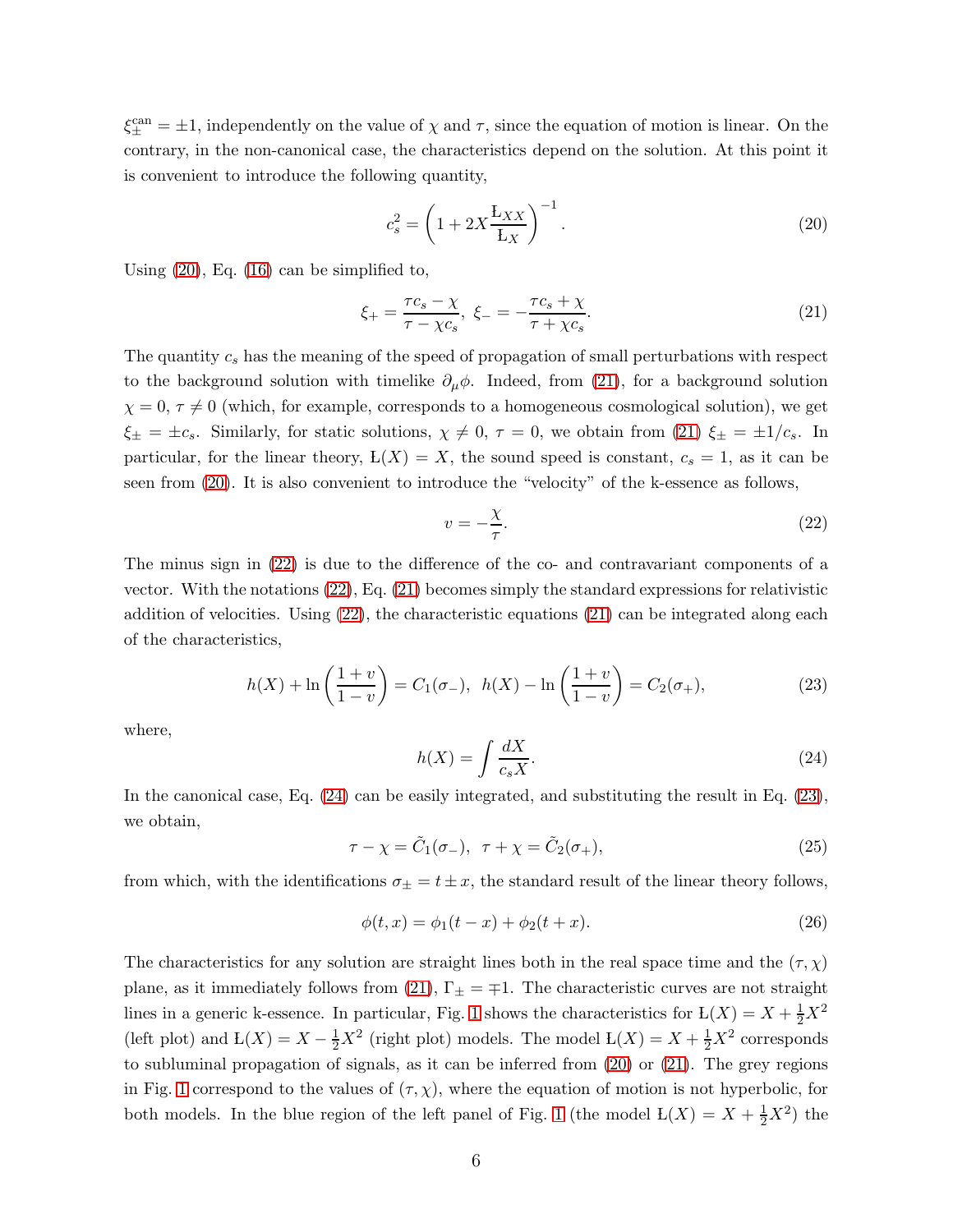

<span id="page-6-0"></span>Figure 1: Image of characteristics in  $(\tau, \chi)$  plane for the Lagrangian  $L(X) = X + \frac{1}{2}X^2$ (left plot) and  $L(X) = X - \frac{1}{2}X^2$  (right plot).

characteristics  $\xi_{\pm}$  has the same sign, that means the signals only travel in one direction. The borders of the blue region corresponds to the "acoustic" horizons: either a white or a black hole. The situation with the model  $L(X) = X - \frac{1}{2}X^2$  is quite different: any signal motion is luminal or superluminal. The blue colour on the right panel of Fig. [1](#page-6-0) (the model  $L(X) = X - \frac{1}{2}X^2$ ), however, covers the region where the propagation along one of the characteristics is *backwards* in time, in contrast to the model  $L(X) = X + \frac{1}{2}X^2$ .

### <span id="page-6-1"></span>3 Waves in k-essence

The characteristic method is especially convenient in the case of wave propagation in k-essence. In this section we consider particularly simple case of wave solutions, the so called *simple* waves.

A simple wave is a solution  $\phi(t, x)$  of [\(7\)](#page-2-3), that the image of the solution in the  $(\tau, \chi)$  plane fully lies on one characteristic,  $\Gamma_+$  or  $\Gamma_-$ . A particular interesting physical situation when this happens is the following. In one region of spacetime  $(t, x)$  the solution is stationary, i.e.  $\phi$ and  $\phi'$  are constants. The simplest case of stationary solution is  $\phi = \text{const}$ , whilst a slightly more complicated one is  $\phi = Ct$ , where C is some constant, the latter can be motivated by cosmological models involving a scalar field. Adjacent to this region, consider another region of spacetime  $(t, x)$ , where the solution is non stationary, i.e.  $\dot{\phi}$  and  $\phi'$  are not constants. This non-stationary (non trivial) solution is a propagating wave. The fact that it is a simple wave can be shown as follows, see Fig. [2.](#page-7-0) The region with a stationary solution (while color in the right panel of Fig. [2\)](#page-7-0) is separated from the wave region (grey) by a characteristic line, in this case by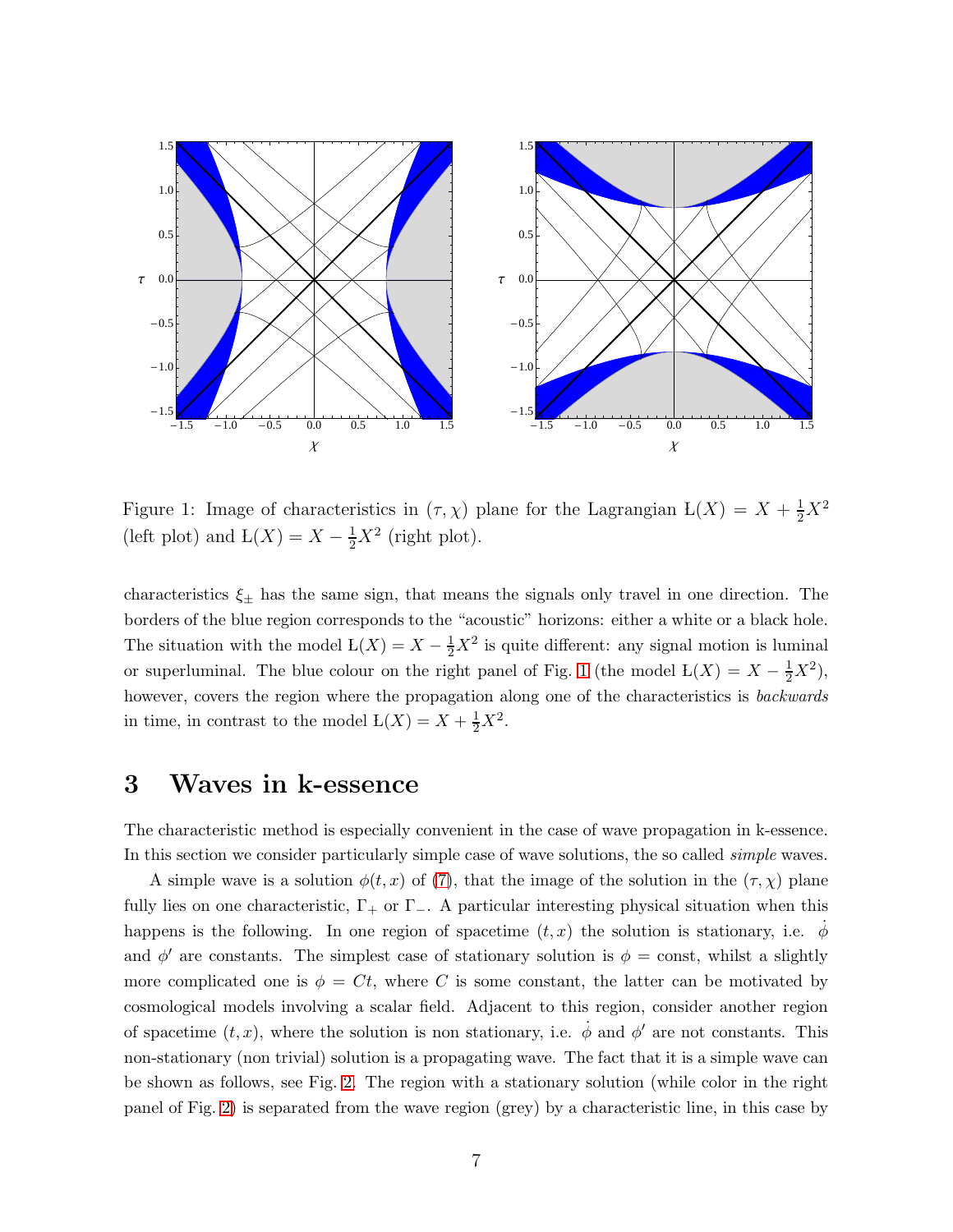

<span id="page-7-0"></span>Figure 2: The solution of a wave propagating in the right direction is shown for the model  $L(X) = X + \frac{1}{2}X^2$ . This solution describes a "travelling wave", for which the shape of the wave does not change with time and no caustics form. On the left panel the travelling wave solution is shown in the  $(\tau, \chi)$  plane. The solution fully lies on the section  $\tilde{A}\tilde{C}$  of a singe characteristic  $\Gamma_-,$  which is a straight line. The same solution is shown on the right panel in the  $(t, x)$  plane. The right-directed characteristics  $\xi_{+}$  are straight and parallel lines, as a consequence of the straight characteristic  $\Gamma_-\$  in the  $(\tau, \chi)$  plane, on which the image of the wave solution lies. The characteristics  $\xi_{+}$  do not intersect each others. The  $\xi$ − characteristics are not straight, but any  $\xi$ − is obtained from another  $\xi$ − by a shift  $(t + const, x + const)$ , therefore they do not intersect each others either.

 $\xi_+$ . The family of  $\xi_-$  characteristics fall in the same characteristic  $\Gamma_-$  in the  $(\tau, \chi)$  plane, left panel of Fig. [2.](#page-7-0) This property holds because the image of all  $\xi$ <sub>-</sub> characteristics in the stationary region is one point A in the  $(\tau, \chi)$  plane, since in the stationary region  $\tau$  and  $\chi$  are constants. At the same time, the image of any  $\xi_{+}$  characteristic is a dot in the  $(\tau, \chi)$  plane, e.g. A, B, C in Fig. [2.](#page-7-0) By continuity, the images of the characteristics  $\xi$  coincide in the wave region, the thick line in the left panel of Fig. [2,](#page-7-0) and therefore by definition such a solution is a simple wave. Below we consider wave propagation in k-essence in detail.

The characteristics  $\xi_{+}$  passing through the points A and A' in Fig. [2](#page-7-0) divide the propagating wave from the static (or stationary) state. The solution can have discontinuous second derivatives across these characteristics, and equations of motion are still well defined. This is in contrast to the case of formation of caustics we discuss below, when the first derivatives are also discontinuous at the point of caustics formation.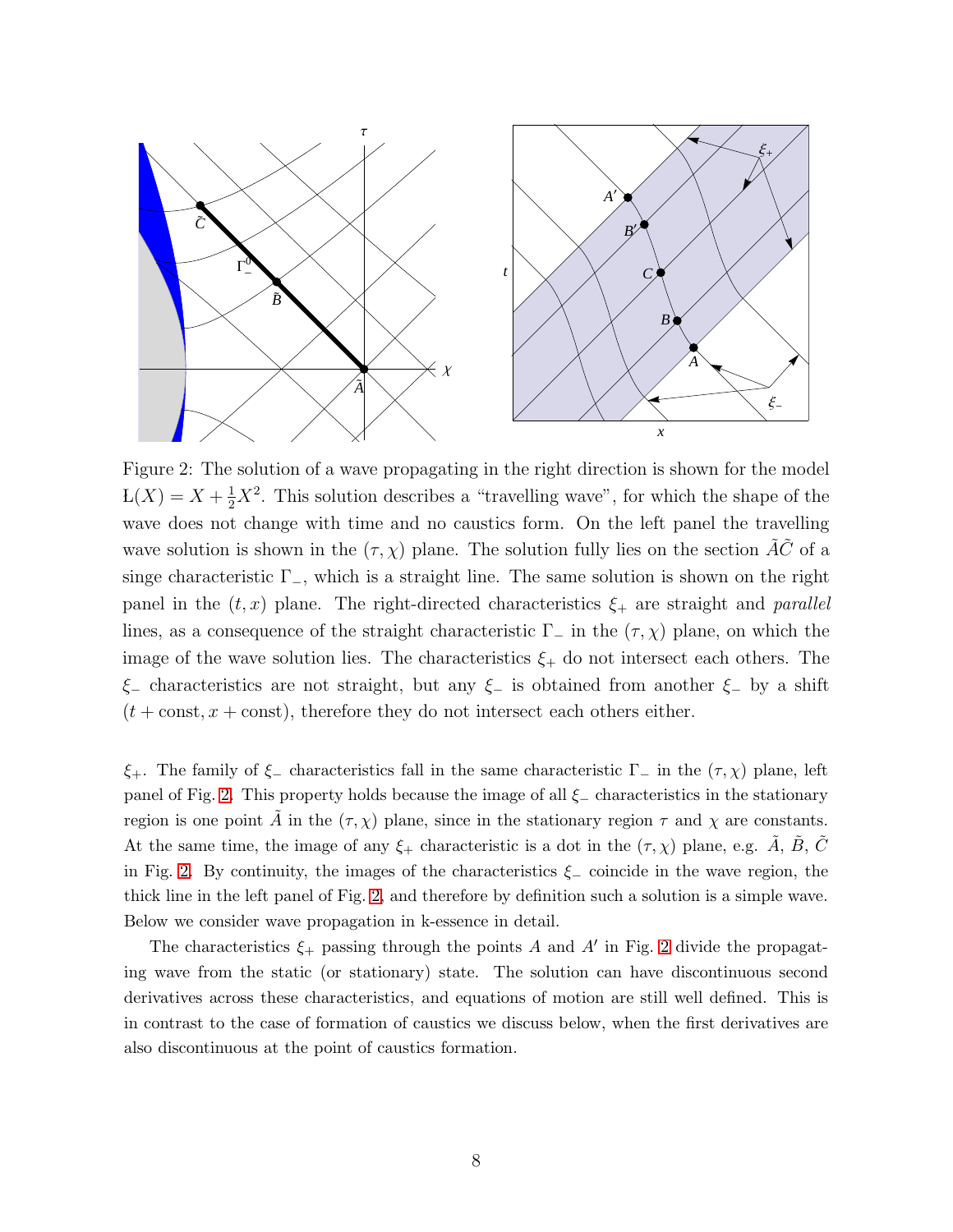#### <span id="page-8-1"></span>3.1 Travelling wave

We first show that the solution found in [\[14\]](#page-14-4) for propagating k-essence waves fits a special case of a general simple wave. Notice that the characteristics  $\Gamma_{\pm}$  passing through  $\tau = \chi = 0$  in the  $(\tau, \chi)$  plane are straight lines,  $\Gamma_{\pm} = \pm 1$ . This can be immediately seen from [\(16\)](#page-4-3) by setting  $X = 0$  and  $\tau = \pm \chi$  for  $\xi_{\pm}$  correspondingly (remember also that  $\Gamma_{+} = -\xi_{-}$  and  $\Gamma_{-} = -\xi_{+}$ ). This is related to the Lorenz invariance of the considered theory. This property is crucial for the solutions found in Ref. [\[14\]](#page-14-4) to exist. Indeed, let us consider a wave, such that the image of its characteristics lies on  $\Gamma^0_-,$  passing through  $\tau = \chi = 0$  (we can also take  $\Gamma_+,$  of course, but for definiteness we concentrate on the case  $\Gamma_{-}$ ), the point  $\tilde{A}$  in Fig. [2.](#page-7-0) Since  $\Gamma_{-}^{0} = -1$ , we have,

$$
\tau + \chi = 0 \Leftrightarrow \dot{\phi} + \phi' = 0 \tag{27}
$$

which leads to the wave solution,

<span id="page-8-0"></span>
$$
\phi = \phi(t - x) \tag{28}
$$

This is exactly the solution presented in [\[14\]](#page-14-4). Clearly, the other travelling wave also exist,

<span id="page-8-3"></span>
$$
\phi = \phi(t+x). \tag{29}
$$

However a combination of the two is a solution only for the canonical scalar,  $\mathcal{L} = X$ , while for a nonlinear Lagrangian a sum of  $\phi(t-x)$  and  $\phi(t+x)$  is not a solution.

An interesting property of this travelling wave solution is that the  $\xi_{+}$  characteristics in  $(t, x)$ plane are straight lines with  $\xi_{+} = 1$  everywhere, due to the relation  $\Gamma_{-} = -\xi_{+}$ , see also Fig. [2.](#page-7-0) Note that in general  $\xi$  are not straight lines (except for the linear theory), since  $\xi = -\Gamma_+$ , and the value of  $\Gamma_+$  depends on the position in  $\Gamma_-^0$ . The fact that  $\xi_+ = 1$  everywhere means that the wave keeps its form while propagating (which is also clear from the form of the solution for the travelling wave [\(28\)](#page-8-0)). Another important consequence is that the speed of perturbations in the direction of wave propagation is constant and it equals to the speed of light,  $c_s = 1$ .

#### <span id="page-8-2"></span>3.2 Generic waves in k-essence. Formation of caustics

The situation described above is a particular case of wave propagation, which requires initial conditions  $X = 0$  as we have seen in the previous section [3.1.](#page-8-1) The general wave solution violates this condition. In fact, a physical situation leading to  $X \neq 0$  is quite generic. In particular, a wave propagating on a cosmological background has  $X \neq 0$ . Indeed, for a homogeneous cosmology we have  $\chi = \phi' = 0$ , while  $\dot{\phi}$  is generically non-zero,  $\tau \neq 0$  (in k-essence models designed to explain the present-day acceleration of the Universe,  $\dot{\phi}$  is necessarily non-zero). For simplicity assume a constant  $\dot{\phi}$ , i.e.  $\tau_c$  =const. This assumption does not affect the main result. Consider a propagating wave travelling in the positive x direction. In the  $(\tau, \chi)$  plane, the whole wave lies on the characteristic  $\Gamma^0_-,$  see Fig. [3,](#page-9-0) similar to the case considered in section [3.1.](#page-8-1) The homogeneous cosmology corresponds to the point  $\tilde{C}$  on the left panel and to the white regions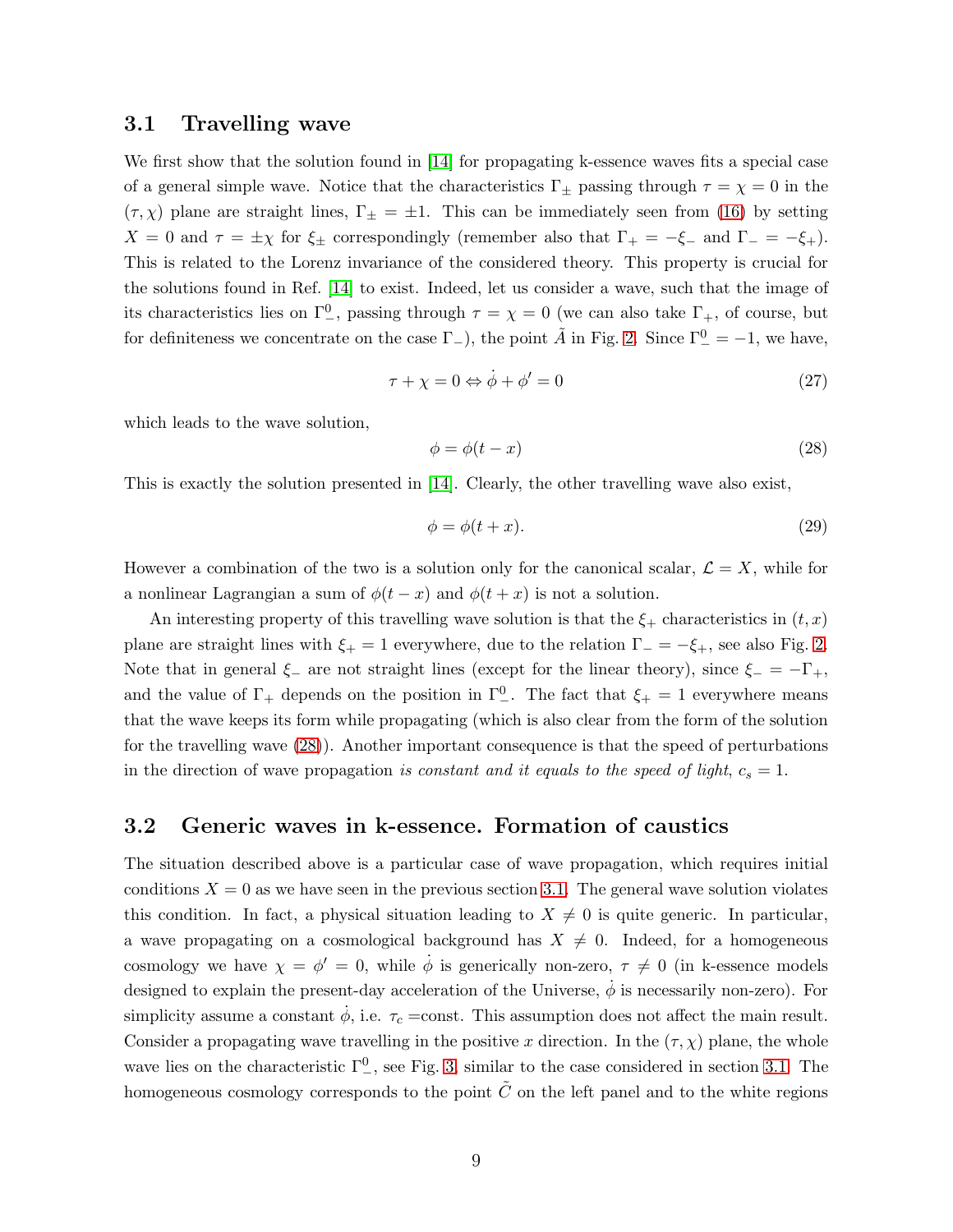

<span id="page-9-0"></span>Figure 3: The solution of a wave propagating in the right direction is shown for the model  $L(X) = X + \frac{1}{2}X^2$  in the  $(\tau, \chi)$  plane (left panel) and in the  $(t, x)$  plane (right panel). In the  $(\tau, \chi)$  plane the solution fully lies on the section  $\tilde{A}\tilde{B}\tilde{C}$  of a singe characteristic  $\Gamma^0_-$ . The characteristic  $\Gamma^0_-$  is not a straight line in this case (compare to Fig. [2\)](#page-7-0) This solution leads to formation of caustics, as it is shown on the right panel. The right-directed characteristics  $\xi_+$  are not parallel, unlike the solution in Fig. [2](#page-7-0) and caustics form, when different characteristics intersect (shown by red dots.)

on the right panel of Fig. [2.](#page-7-0) The wave is shown by the grey color and its image lies on the characteristic  $\Gamma^0_-$ .

The characteristics  $\xi_{+}$  are straight lines in the  $(t, x)$  domain, because each characteristic  $\xi$ + collapses to a point in the  $(\tau, \chi)$  plane. However, in contrast to the travelling wave, the slope of a characteristic  $\xi_{+}$  now depends on the position, see the right panel of Fig. [3,](#page-9-0) therefore the characteristics  $\xi_{+}$ , although being straight lines, are not parallel. In particular, in  $\xi_{+}$  has different values at the points A, B, C. This is a consequence of the fact that  $\Gamma^0_{-}$  is not a straight line, see the left panel of Fig. [3.](#page-9-0) In particular,  $\Gamma_{-}$  at the points A, B and C has different values. This has a drastic effect: *characteristics intersect* (shown by red dots in Fig. [3\)](#page-9-0), which means the appearance of caustics. At the points of caustic formation, the values of  $\tau$  and  $\chi$  are not single-valued, since, two or more characteristics, carrying the same values of  $\tau$  and  $\chi$  intersect at one point of space-time. In the left panel of Fig. [3](#page-9-0) the two characteristics, passing through A' and C intersect in the future, at point D. The values of  $\tau$  and  $\chi$  are constants along each of the  $\xi_{+}$  characteristics, but  $\xi(A) \neq \xi(C)$ .

At the intersection of characteristics (some of) the second derivatives of  $\phi$  diverge. Indeed,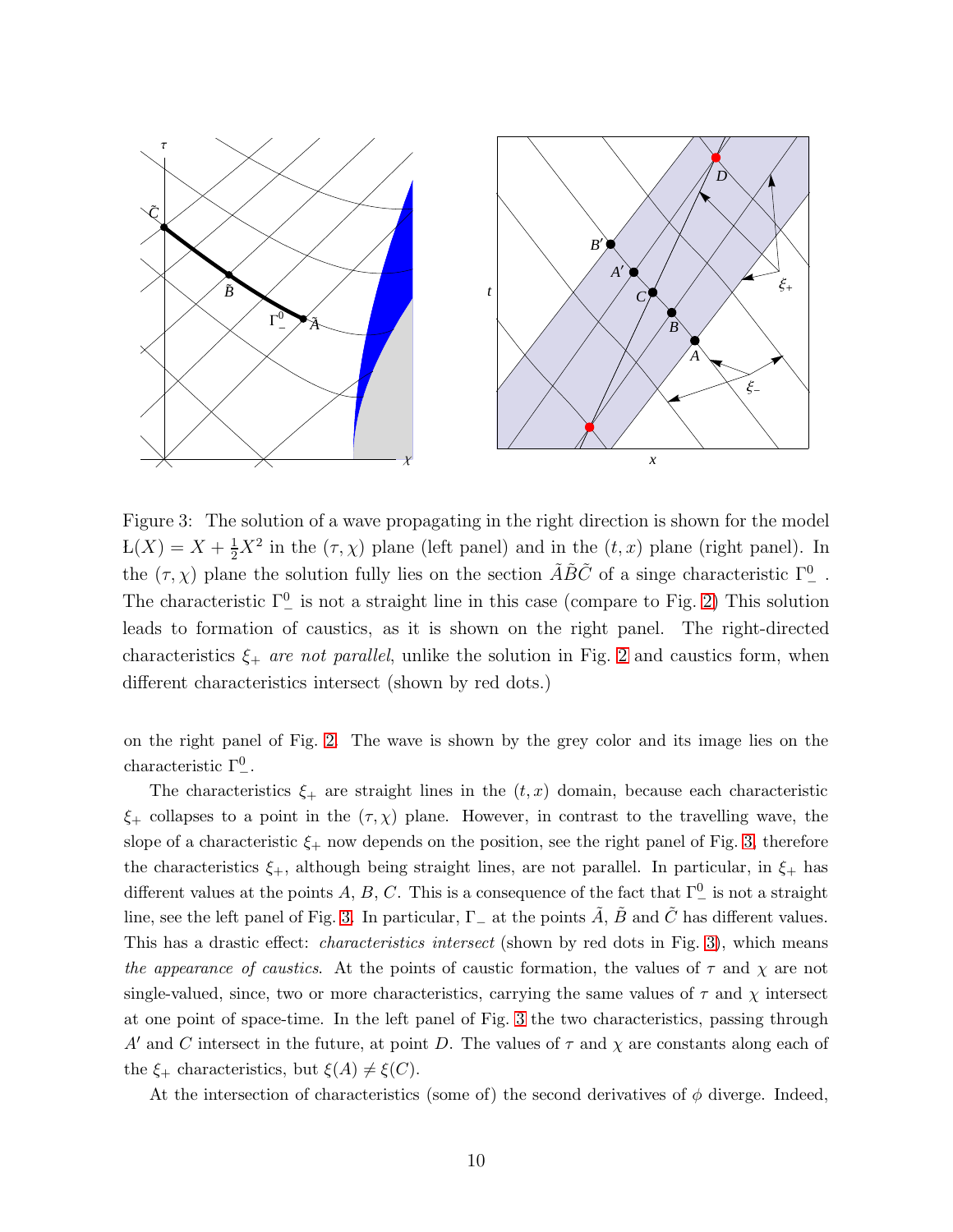when approaching the point  $D$ , the distance  $\delta x$  between characteristics tends to zero, while the difference between  $\chi$  at different characteristics stays the same, therefore, for example  $\phi'' \sim$  $\delta \chi / \delta x \to \infty$ . When a caustic forms, Eq. [\(7\)](#page-2-3) becomes singular and the theory loses predictability.

Thus the caustic formation appears to be a generic feature of the k-essence theories. This can also be seen from the study of the initial data problem. Let  $t = 0$  be the initial data hypersurface, for definiteness. In general, according to the Cauchy problem, two initial conditions must be specified,  $\phi(0, x) = \phi_0(x)$  and  $\dot{\phi}(0, x) = \phi_1(x)$ , where  $\phi_0$  and  $\phi_1$  are arbitrary smooth functions. In the case of a simple wave, the initial conditions are restricted, since, by definition, an image of a simple wave solution fully lies on one characteristic in the  $(\tau, \chi)$  plane. In fact, as it will be clear in a moment, only one of the two initial conditions must be imposed, while the second condition is a consequence of the restriction that we look for is a simple wave. Indeed, having specified the value of  $\phi$  on the hypersurface  $t = 0$ ,  $\phi(0, x) = \phi_0(x)$ , one fixes  $\chi = \phi'_0(x)$  at the hypersurface. This immediately implies that  $\tau = \dot{\phi}$  is also fixed by the definition of a simple wave, see Fig. [3,](#page-9-0) and therefore for a simple wave each value of  $\chi$  uniquely defines  $\tau$ . In particular, for any simple wave solution (for definiteness, we consider the right-propagating wave), at the hypersurface of initial data,  $t = 0$ , the value of the characteristic  $\xi_{+}(0, x)$  can be expanded around the particular  $x = 0$  as,

<span id="page-10-0"></span>
$$
\xi_{+}(0,x) = \xi_{+}(0,0) + \beta x + \mathcal{O}(x^2). \tag{30}
$$

The propagation of the characteristics  $\xi_{+}$  is given by straight lines. Then from [\(30\)](#page-10-0) one can deduce that two characteristics, starting from two different points  $x_1$  and  $x_2$  at  $t = 0$ , will collide after certain time, given by

$$
t = -\frac{1}{\beta},\tag{31}
$$

where one assumes that  $\beta < 0$  (for  $\beta > 0$  the collision "happens" in the past). For  $\beta = 0$ , the characteristics do not collide, this case was studied in [\(3.1\)](#page-8-1).

It can be seen now that the solution of considered in the previous subsection [\(3.1\)](#page-8-1) (see also [\[14\]](#page-14-4)), corresponds to a special choice of initial conditions. More precisely, a travelling wave of Sec. [\(3.1\)](#page-8-1) corresponds to a specific choice of the characteristic, which defines the simple wave, namely a characteristic satisfying  $X = 0$ . For all other simple waves, for which  $X \neq 0$ , the wave solution changes its shape when propagating, which eventually leads to the caustic formation.

### 4 Waves in Galileon

Before extending our study of wave propagation to include higher-order Lagrangians, let us first notice an important property of the wave solutions we considered so far in Sections [3.1](#page-8-1) and [3.2.](#page-8-2) A generic simple wave solution satisfy the following relation,

<span id="page-10-1"></span>
$$
\ddot{\phi}\phi'' - (\dot{\phi}')^2 = 0. \tag{32}
$$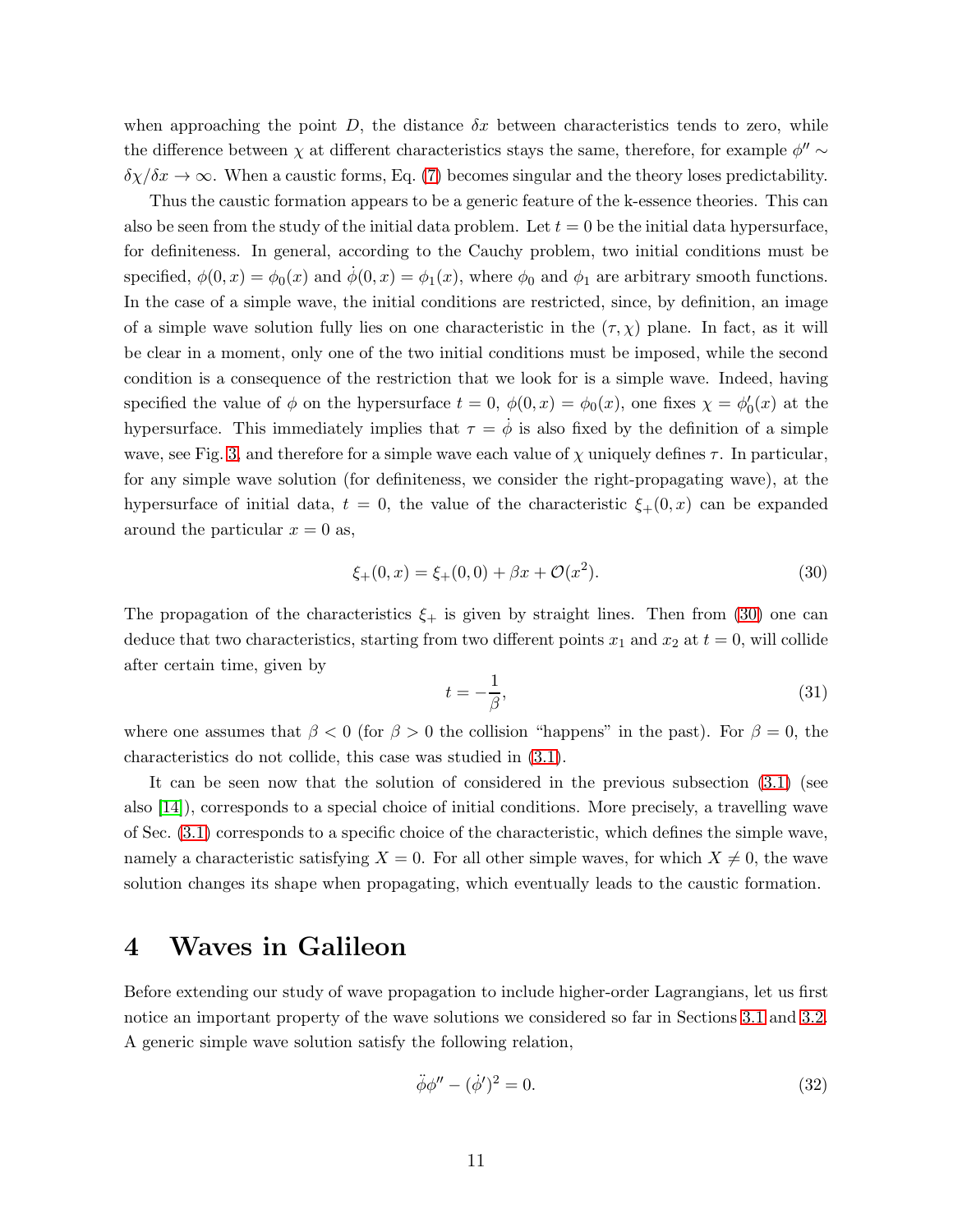It is easy to verify [\(32\)](#page-10-1) for the travelling wave of the section [3.1,](#page-8-1) due to the simple form of the corresponding solutions,  $\phi(t, x) = f(t - x)$  or  $\phi(t, x) = f(t + x)$ . For the general wave solution considered in section [3.2,](#page-8-2) we need to invoke the definition of the general simple wave: it is a solution whose image completely lies on one characteristic in the  $(\tau, \chi)$  plane. For example, the image of the solution shown in Fig. [3,](#page-9-0) lies on a certain  $\Gamma^0_-$  characteristic, the one which passes through the points  $\tilde{A}$ ,  $\tilde{B}$  and  $\tilde{C}$ . Using this feature, it is not difficult to get the following chains of relations,

<span id="page-11-0"></span>
$$
\ddot{\phi} = \dot{\tau} = \frac{d\tau}{d\sigma_{-}}\dot{\sigma}_{-}, \quad \phi'' = \chi' = \frac{d\chi}{d\sigma_{-}}\sigma'_{-}, \quad \dot{\phi}' = \frac{d\tau}{d\sigma_{-}}\sigma'_{-} = \frac{d\chi}{d\sigma_{-}}\dot{\sigma}_{-}.
$$
\n(33)

Combining  $(33)$  we arrive at  $(32)$ . This relation,  $(32)$ , will be crucial for what follows in the rest of this subsection. On the other hand, Eq. [\(32\)](#page-10-1) is exactly the condition which does not allow to perform a hodograph transformation, and exchange the dependent and independent variables [\[21\]](#page-14-17).

As we saw in section [3.2,](#page-8-2) formation of caustics is rather generic in k-essence. In order to "smooth out" caustics, we can try to modify the action [\(6\)](#page-2-2) of the theory, by adding extra terms. However, we would like to naturally impose the following restrictions for modifications: i) the resulting equation is of the second order in time, so that the Ostrogradski ghost does not appear; and ii) the Lorentz invariance is preserved. Such theory has been formulated by Horndeski  $[3]$  and later was re-descovered in  $[4, 5, 6]$  $[4, 5, 6]$  $[4, 5, 6]$  by the name galileon. We need only a part of the Horndeski theory, since we assume that the metric is non-dynamical. Also we restrict our study to the shift-symmetric case, as we did in the case of pure k-essence.

A convenient way to write the galileon action is to use the fully antisymmetric tensor  $\epsilon_{\mu\nu\rho\sigma}$  [\[23\]](#page-14-19). The galileon Lagrangian can be then written as a sum of the different terms,

$$
\mathcal{L}_3 = g_3(X) \epsilon^{\mu\nu\rho\sigma} \epsilon_{\alpha\beta\rho\sigma} \nabla_{\mu}\phi \nabla_{\alpha}\phi (\nabla_{\nu}\nabla^{\beta}\phi), \n\mathcal{L}_4 = g_4(X) \epsilon^{\mu\nu\rho\sigma} \epsilon_{\alpha\beta\gamma\sigma} \nabla_{\mu}\phi \nabla_{\alpha}\phi (\nabla_{\nu}\nabla^{\beta}\phi)(\nabla_{\rho}\nabla^{\gamma}\phi), \n\mathcal{L}_5 = g_5(X) \epsilon^{\mu\nu\rho\sigma} \epsilon_{\alpha\beta\gamma\delta} \nabla_{\mu}\phi \nabla_{\alpha}\phi (\nabla_{\nu}\nabla^{\beta}\phi)(\nabla_{\rho}\nabla^{\gamma}\phi)(\nabla_{\sigma}\nabla^{\delta}\phi),
$$
\n(34)

<span id="page-11-1"></span>where  $g_i(X)$  are arbitrary functions of the kinetic term. Notice that in the  $1+1$  dimensional motion the terms  $\mathcal{L}_4$  and  $\mathcal{L}_5$  do not contribute to the equations of motion, because of the antisymmetric nature of the epsilon-tensor:  $\epsilon^{\mu\nu\rho\sigma} \epsilon_{\alpha\beta\gamma\sigma}$  and  $\epsilon^{\mu\nu\rho\sigma} \epsilon_{\alpha\beta\gamma\delta}$  are zero in the case of two dimension. Therefore the only non-trivial part of the full Horndeski model in the  $1 + 1$ dimensional motion is given by the Lagrangian  $\mathcal{L}_3$  of [\(34\)](#page-11-1), which can be rewritten as

$$
\mathcal{L}_3 = G(X) \Box \phi,\tag{35}
$$

where  $G(X)$  is an arbitrary function of X. The variation of the action  $S_3 = \int d^4x \mathcal{L}_3$  gives,

<span id="page-11-2"></span>
$$
\frac{\delta S_3}{\delta \phi} = G_X(X) \left( (\Box \phi)^2 - \nabla_\mu \nabla_\nu \phi \nabla^\mu \nabla^\nu \phi \right) + G_{XX} \left( \Box \phi \nabla_\mu \phi \nabla^\mu X - \nabla_\mu X \nabla^\mu X \right) = 0. \tag{36}
$$

It is easy to see that for an ansatz  $\phi = f(x - t)$  or  $\phi = f(x + t)$  Eq. [\(36\)](#page-11-2) is automatically satisfied, therefore a  $\phi = f(x \pm t)$  is a solution for the theory ~  $X + X\Box\phi$ , in accordance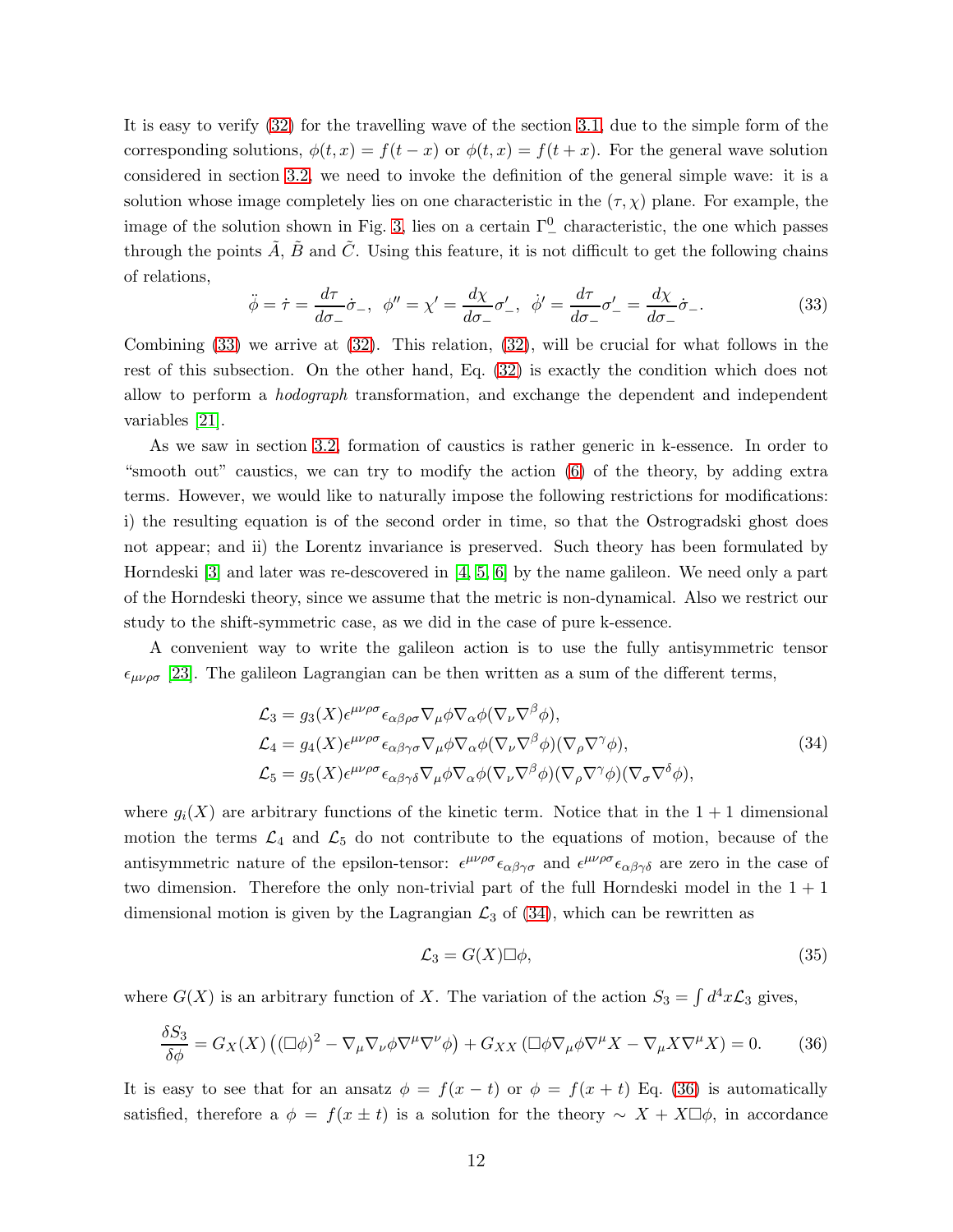with [\[16\]](#page-14-12). Moreover, it can be shown the travelling wave  $\phi = f(x \pm t)$  is s solution for the full Horndeski theory as well [\[18\]](#page-14-14).

Let us see how the presence of the galileon Lagrangians affect the general wave solution we studied in section [3.2.](#page-8-2) For the general case  $\phi = \phi(t, x)$ , Eq. [\(36\)](#page-11-2) gives, in two dimensions,

$$
\frac{\delta S_3}{\delta \phi} = -2G_X \left( \ddot{\phi} \phi'' - \dot{\phi}'^2 \right) - 2XG_{XX} \left( \ddot{\phi} \phi'' - \dot{\phi}'^2 \right). \tag{37}
$$

It is clear that for  $\phi(t, x)$  for which [\(32\)](#page-10-1) holds, the equation of motion for the galileon is identically zero. This means, that the general wave solution which we studied in section [3.2](#page-8-2) is also a solution for the generalised galileon theory,

<span id="page-12-0"></span>
$$
\mathcal{L} = \mathcal{K}(X) + \mathcal{L}_3 + \mathcal{L}_4 + \mathcal{L}_5. \tag{38}
$$

As a consequence of this fact, caustics are a generic feature of the galileon theory as well.

# 5 Conclusions

In this paper we studied in detail propagation of waves in  $1+1$  dimensions in the k-essence and the galileon models by the methods of characteristics. We found the following main results:

- We confirmed that for the k-essence and the galileon model the travelling wave solutions [\(28\)](#page-8-0) and [\(29\)](#page-8-3) exist, in accordance to previous results in the literature. However, as we have shown in Sec. [3,](#page-6-1) this travelling wave solutions correspond to fine-tuned initial conditions.
- The general initial conditions for the k-essence model lead to a propagating wave, which does not correspond to a travelling wave. The propagating wave does not preserve its form along its evolution. Eventually for a generic wave the evolution leads to formation of caustics. After a caustic is formed, a solution of the differential equation cannot be continued.
- Any wave solution for the k-essence model [\(6\)](#page-2-2) is also a solution for the most general shiftsymmetric galileon theory [\(38\)](#page-12-0), where the k-essence part of the galileon model is the same as in [\(6\)](#page-2-2).

The above results suggest that both k-essence and the generalised galileon models cannot be considered as fundamental. At the moment when the caustics form, one should give extra input about the theory, which would allow to deal with the solutions at and after formation of caustics. This is similar to the scenario when dust is effectively considered as continuous fluid with the zero speed of sound. When the particle of dust intersect (which correspond to formation of caustics in the fluid approximation), one should abandon the effective fluid description and consider each particle separately. In the case of the generalised galileon (and, as a particular subclass  $-$  k-essence), the model should be completed by a some underlying theory, which would allow to resolve the caustic problem.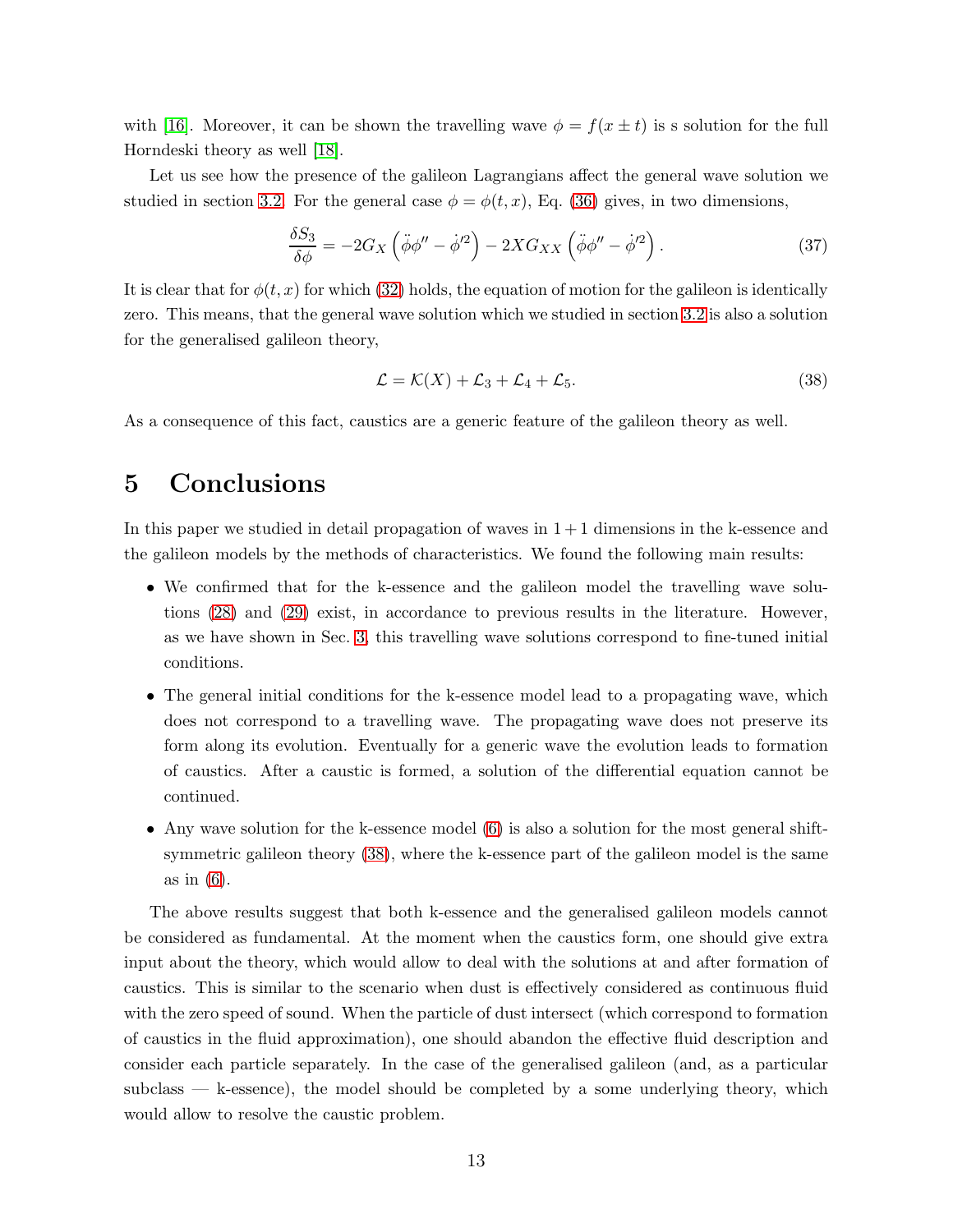We would like to note that although the study in this paper has been restricted to the case of 1+1 dimensional spacetime, the results we find apply for the 4D spacetime by extending 2D solutions to 4D with the identification  $\phi_{4D}(t, x, y, z) = \phi(t, x)$ .

It should be also stressed that although our results imply that in a generic galileon model there is caustics form, there is a special case of a galileon, for which the problem caustics is avoided in  $1 + 1$  dimensional motion. Indeed, caustics form when a non-linear  $K(X)$  term is present. But, on the other hand, if the k-essence term is canonical,  $K(X) \sim X$  then caustics do not form (in 1+1), independently on the form of other (higher-derivative) galileon terms. This may suggest that galileon models with  $K(X) \sim X$  are healthy. To address this question, however, a study of galileon dynamics in 3D and 4D is required.

In our study we assumed shift-symmetric models. What happens if the dependence on the scalar field itself is allowed? Because the problem of caustics happens when the field develops large derivatives (even infinite), it is safe to assume that the dependence on  $\phi$  does not affect the main results.

One possible way to avoid the problem of caustics would be to make the metric dynamical. Since at the points where caustics form, the first derivatives of  $\phi$  experience a jump, the backreaction of the gravitational field may be important at those points, therefore the dynamics of the scalar field must be modified accordingly. Thus the gravitational backreaction may in principle prevent formation of caustics. This question, however, lies beyond the scope of this paper.

Finally, one may adopt a more phenomenological point of view, and provide a practical prescription for treating the galileon model at the location of caustics. In this approach there is no need to resort to an underlying theory for galileon. In particular, one may think of shock waves appearing once caustics form. In this case an extra input is needed to describe propagation of shock waves in galileon, such that it would not conflict with conservation of the energy-momentum tensor. This approach, in fact, may open interesting possibilities for phenomenology of scalar-tensor models: in particular, shock waves in k-essence and galileon may affect the inflation spectrum, and change the picture of reheating at the end of inflation.

**Acknowledgments** I would like to thank Gilles Esposito-Farèse for useful discussions and careful reading of the manuscript. This work was supported in part by Russian Foundation for Basic Research Grant No. RFBR 15-02-05038.

## <span id="page-13-0"></span>References

- <span id="page-13-1"></span>[1] C. Armendariz-Picon, T. Damour and V. F. Mukhanov, Phys. Lett. B 458 (1999) 209 [\[hep-th/9904075\]](http://arxiv.org/abs/hep-th/9904075).
- <span id="page-13-2"></span>[2] C. Armendariz-Picon, V. F. Mukhanov and P. J. Steinhardt, Phys. Rev. D 63 (2001) 103510  $[astro-ph/0006373]$ .
- [3] G. W. Horndeski, Int. J. Theor. Phys. 10, 363 (1974).